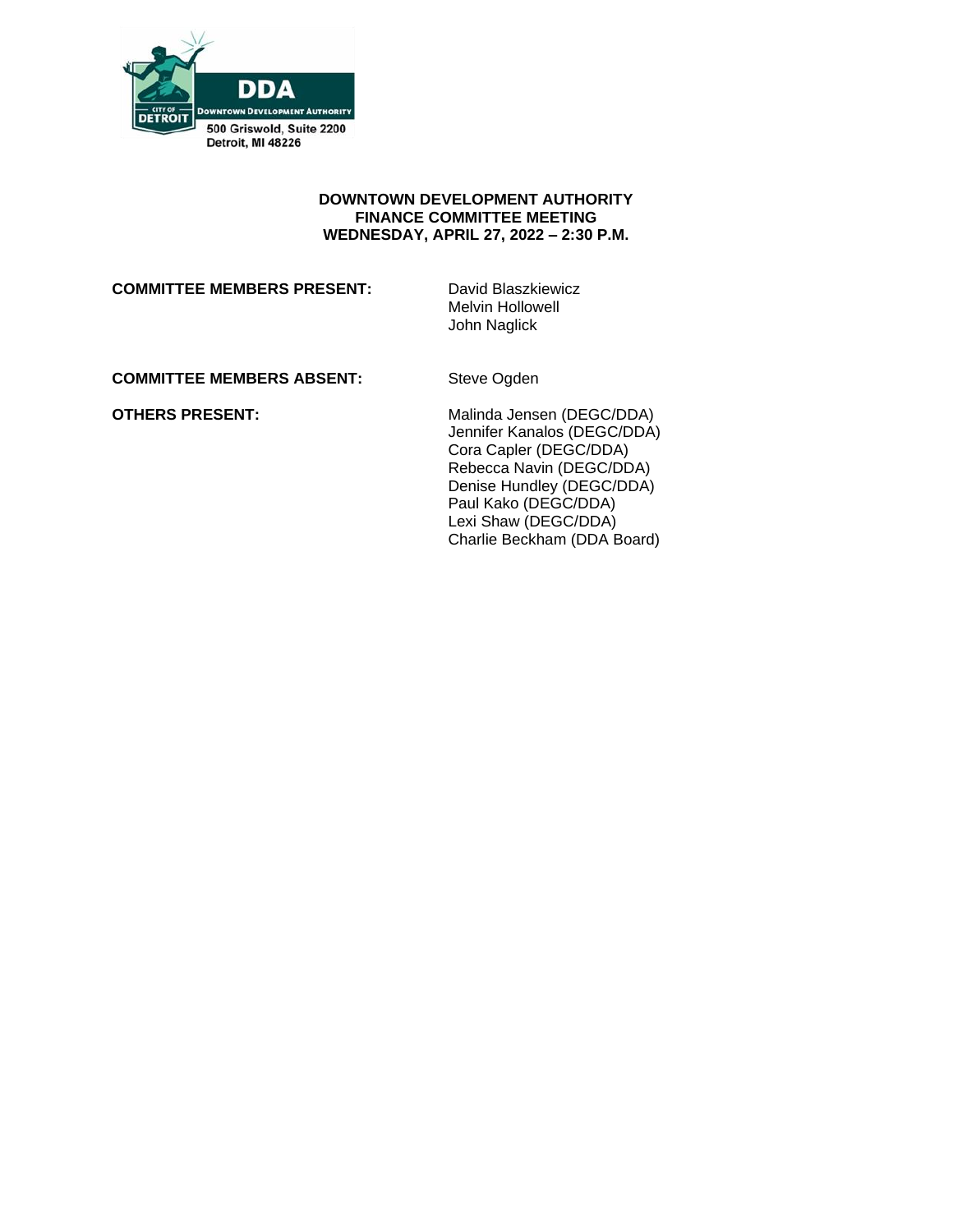

### **MINUTES OF THE DOWNTOWN DEVELOPMENT AUTHORITY FINANCE COMMITTEE MEETING WEDNESDAY, APRIL 27, 2022 DETROIT ECONOMIC GROWTH CORPORATION 500 GRISWOLD, SUITE 2200 – 2:30 P.M.**

## **GENERAL**

## **Call to Order**

Chairman Naglick called the Finance Committee meeting of the Downtown Development Authority Board of Directors to order at 2:52p.m. Roll call was conducted, and a quorum was established.

## **Approval of Minutes**

Mr. Naglick asked if there were any additions, deletions, or corrections to the minutes of the March 23, 2022 Finance Committee meeting. Hearing none, the Committee took the following action:

Mr. Hollowell made a motion approving the March 23, 2022 minutes, as written. Mr. Blaszkiewicz supported the motion. All were in favor with no opposition, and the March 23, 2022 minutes were unanimously approved.

#### **PROJECTS**

## **Proposed Loan to Grand Circus, LLC (N/K/A Grand Circus Detroit, LLC)**

Ms. Shaw presented the Proposed Loan to Grand Circus, LLC (N/K/A Grand Circus Detroit, LLC) to the Finance Committee.

Grand Circus, LLC (N/K/A Grand Circus Detroit, LLC) (the "Borrower"), is a Delaware Limited Liability Company established in 2013. The Borrower is subleasing space at 1555 Broadway Street in the Broderick Tower where it operates a technology training school center that prepares people for careers in technology.

The Borrower had an idea to build a school that would train people in the skills of the modern digital economy and to be a hub for Detroit's tech community. In 2013, the Borrower launched partnerships with Google for Entrepreneurs, Facebook and Microsoft to bring the resources and support to entrepreneurs and tech workers in the City of Detroit. The Borrower also hosted a regular schedule of events and meetups with the partners and businesses in the community. During the first few months of operation, the Borrower focused on developing the product offering and designing and building a space that would excite and inspire the community. The Borrower officially launched the school opening and starting classes in the fall of 2013.

Damien Rocchi is the CEO and retains a 12.5% ownership stake in the Borrower. 75% of the ownership interest is owned by Detroit Venture Partners, L.P and the remaining ownership interest is retained by various senior management employees and advisors. Mr. Rocchi is an experienced general manager and strategist with a focus on building businesses in digital media and consumer products. His specialties are strategy design & implementation, business development & launch and post-merger integration. Detroit Venture Partners, L.P, founded by Dan Gilbert, since 2010, has been committed to backing and funding early-stage tech companies that they believe can move the world forward.

The Borrower employees 22 persons, 11 of whom are Detroit residents. Key Management positions include Frank Urso, VP of Business Development. He is a senior strategy, business development and sales leader with a record of creating, launching, and building businesses, and delivering revenue in high-growth technology environments. April Watkins, Director of Operations, is a highly effective global operations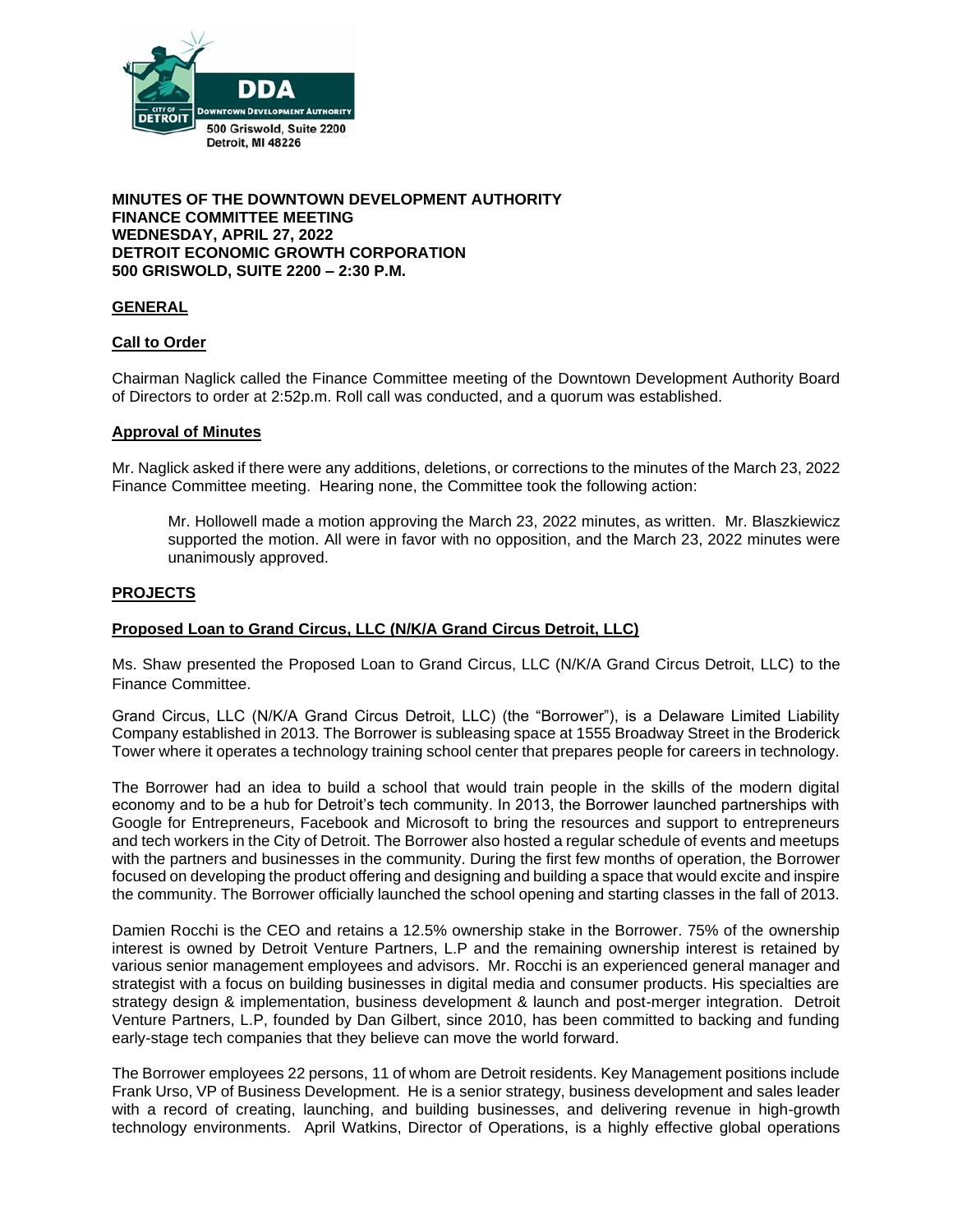

executive with over 20 years of experience building and leading organizations. Scott Tribble, Director of Marketing is an experienced leader with a demonstrated history of developing and leading execution of digital-first marketing and communications strategies to drive growth and engagement. He possesses strong professional skills in digital strategy and integrated marketing. Bryan Benham, Director of Learning is a mission-driven, strategic leader drawing on over 25 years of experience in academic and corporate environments. He has proven success in designing and delivering award-winning, high-impact educational experiences using tested development processes, improving team expertise, and cultivating collaborative partnerships with key stakeholders. Finally, Ian Washington, Director of Admissions has worked in the tech industry recruiting one student at a time and has over 500 connections.

The Borrower offers training for individuals in technology and data engineering as well as trainings through partnerships with various companies to reskill and upskill the companies' existing employees. The technology and data engineering training classes are structured in a bootcamp style. The bootcamps classes are held virtually and in person. Each bootcamp lasts for 14 weeks for full time classes or 26 weeks for part time classes. The technology classes further educate individuals in JavaScript and C3#, which are commonly used programming languages and the core technology used in the world wide web; over 97% of websites uses JavaScript. The school is opened Monday through Friday from 9am to 10pm. Since 2013, almost 3,000 students have graduated, and the school has a placement rate of 90% within 180 days.

The headline tuition amount is \$11,750. Students of color, women, members of the LBGTQ+ community and veterans may receive a \$1,750 discount, as they are groups traditionally under-represented in the tech industry. Tuition scholarships are offered through Michigan National Guard State Tuition Assistance Program and Grace Hopper Celebration of Women in Boot Camp. The Borrower has also partnered with Ascent Funding and Climb Credit for low interest rate loans.

Some of the reskill/upskill partnerships are with Amazon, Apple, and Rocket, just to name a few. The Amazon partnership involved sourcing and training 20 Java Developers from across Southeast Michigan. The Apple partnership involved running a series of 1-month long foundation workshops for iOS development. The Rocket partnership involved a reskilling program called Dev Build. As part of the Dev Build program, the Borrower trains non-technical team members that want to become software developers. Since launching the program 5 years ago, the Borrower has trained several hundred individuals. An additional training program is planned for May 2022. The Borrower recently executed a partnership agreement with Disys, a global staffing firm, where the Borrower will train its consultants. The partnership further involves working with Disys' account representatives to source new talent for their clients. This partnership represents significant growth for the Borrower over the course of 2022-2024. As part of the growth strategies, the Borrower continues to explore, foster, and gain additional partnerships opportunities.

To continue to grow the Borrower's business through these new partnership opportunities, the Borrower has approached the DDA for funding from the Small Business Loan Transaction Program in the amount of \$200,000 (the "Loan"). The Loan funds will be used to pay for operating expenses associated with the new partnerships along with working capital and equipment purchases. In addition to the Loan, the Borrower received approval from the Detroit Economic Growth Corporation for a loan in the amount of \$200,000 and is also seeking funding from Invest Detroit in the amount of \$100,000. Borrower has an existing line of credit with Bank of Ann Arbor in the amount of \$350,000 that is secured by its business assets.

Sources and Uses Sources:

DDA SBLT \$200,000.00 DEGC RALF \$200,000.00 **Invest Detroit \$100,000.00** Equity \$20,000.00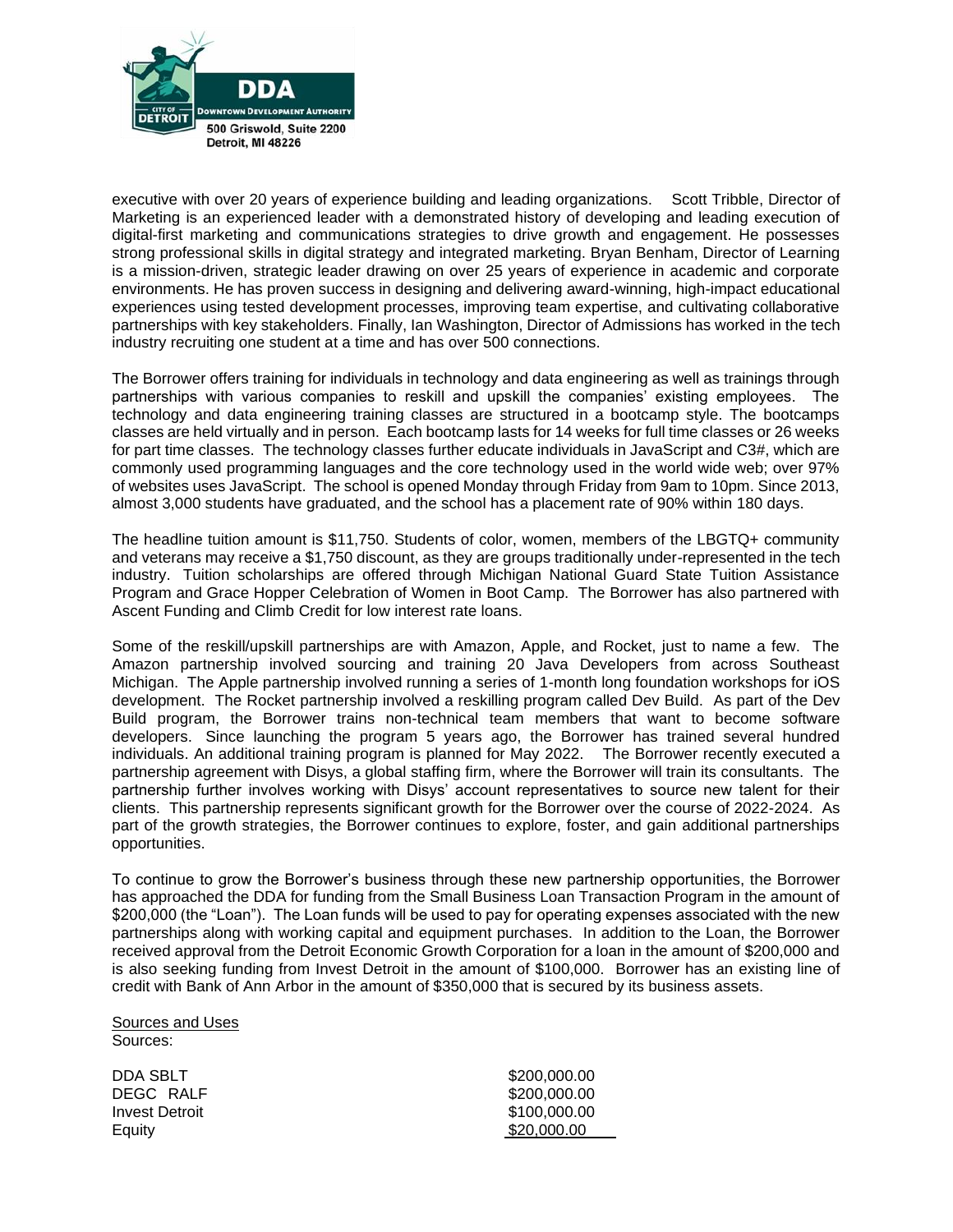

| Total                                                                                                                                                | \$520,000.00                                                                                                                                                                                                                                      |
|------------------------------------------------------------------------------------------------------------------------------------------------------|---------------------------------------------------------------------------------------------------------------------------------------------------------------------------------------------------------------------------------------------------|
| Uses:                                                                                                                                                |                                                                                                                                                                                                                                                   |
| <b>Working Capital-Payroll</b><br><b>Working Capital-Rent</b><br><b>Working Capital-Marketing</b><br><b>Operating Expenses</b><br>Equipment<br>Total | \$259,764.00<br>\$51,588.00<br>\$100,371.00<br>\$95,277.00<br>\$13,000.00<br>\$520,000.00                                                                                                                                                         |
| Terms of Loan:                                                                                                                                       |                                                                                                                                                                                                                                                   |
| Borrower:<br>Amount:<br>Interest Rate:                                                                                                               | Grand Circus, LLC (N/K/A Grand Circus Detroit, LLC)<br>\$200,000.00<br>4%                                                                                                                                                                         |
| Amortization:                                                                                                                                        | 10 years, 12 months interest only payments                                                                                                                                                                                                        |
| Term:<br>Security:                                                                                                                                   | 7-year term, with a balloon payment in the 7 <sup>th</sup> year<br>Subordinated lien on all business assets of the Borrower, pari passu with Invest<br>Detroit and the DEGC. Pari Passu first position lien following maturity of senior<br>loan. |
| Guaranty:<br>Disbursement:                                                                                                                           | Corporate Guaranty of Detroit Venture Partners, L.P<br>Loan will be funded in one or multiple disbursement(s) at or shortly after closing<br>on the loan.                                                                                         |
| Additional                                                                                                                                           |                                                                                                                                                                                                                                                   |
| Conditions:                                                                                                                                          | Receipt of all required loan documentation and information.                                                                                                                                                                                       |

Proforma

# Debt Service Analysis

|                                                                   | Year 1                                | Year 2                                  |
|-------------------------------------------------------------------|---------------------------------------|-----------------------------------------|
| Program Revenue<br>COGS<br>Gross                                  | \$4,404,889<br>1,194,818<br>3,210,071 | \$5,021,908<br>1,553,263<br>\$3,468,645 |
| <b>Expenses</b>                                                   | 2,755,605                             | 2,690,795                               |
| Amt. for Debt Service                                             | \$454,466                             | \$777,850                               |
| <b>DEGC Debt Service</b><br>$3\%, 7/10$<br>Mo. Pymt. (\$1,931.21) | \$23,175                              | \$23,174                                |
| <b>DDA Debt Service</b><br>4%, 7/10<br>Mo. Pymt. (2,024.90)       | \$24,299                              | \$24,299                                |